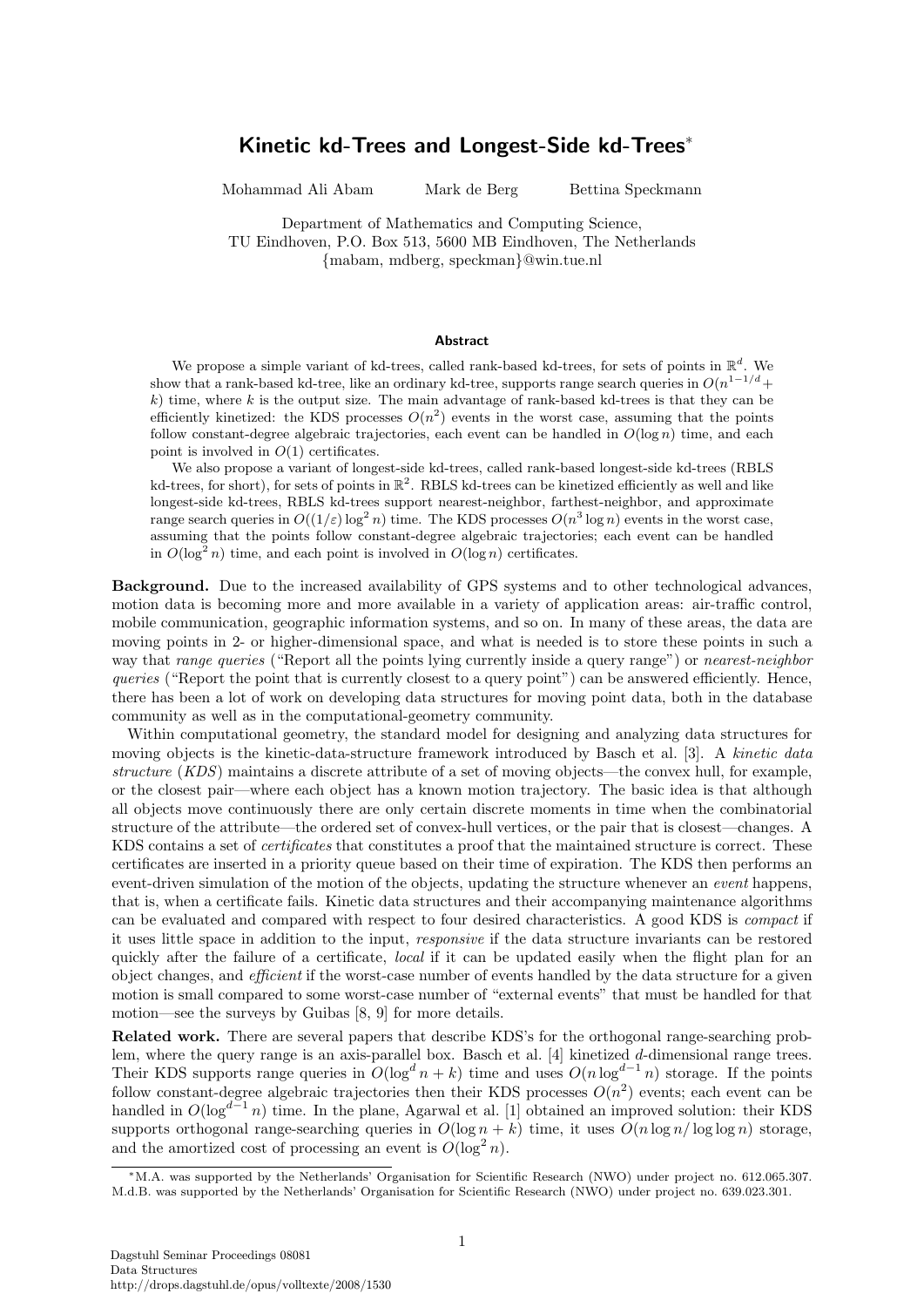Although these results are nice from a theoretical perspective, their practical value is limited for several reasons. First of all, they use super-linear storage, which is often undesirable. Second, they can perform only orthogonal range queries; queries with other types of ranges or nearest-neighbor searches are not supported. Finally, especially the solution by Agarwal et al. [1] is rather complicated. Indeed, in the setting where the points do not move, the static counterparts of these structures are usually not used in practice. Instead, simpler structures such as quadtrees, kd-trees, or bounding-volume hierarchies (R-trees, for instance) are used. In this paper we consider one of these structures, namely the kd-tree.

Kd-trees were initially introduced by Bentley [5]. A kd-tree for a set of points in the plane is obtained recursively as follows. At each node of the tree, the current point set is split into two equal-sized subsets with a line. When the depth of the node is even the splitting line is orthogonal to the  $x$ -axis, and when it is odd the splitting line is orthogonal to the y-axis. In  $d$ -dimensional space, the orientations of the splitting planes cycle through the d axes in a similar manner. Kd-trees use  $O(n)$  storage and support orthogonal range searching queries in  $O(n^{1-1/d} + k)$  time, where k is the number of reported points. Maintaining a standard kd-tree kinetically is not efficient. The problem is that a single event—two points swapping their order on x- or y-coordinate—can have a dramatic effect: a new point entering the region corresponding to a node could mean that almost the entire subtree must be re-structured. Hence, a variant of the kd-tree is needed when the points are moving.

Agarwal et al. [2] proposed two such variants for moving points in  $\mathbb{R}^2$ : the  $\delta$ -pseudo kd-tree and the  $\delta$ -overlapping kd-tree. In a  $\delta$ -pseudo kd-tree each child of a node  $\nu$  can be associated with at most  $(1/2 + \delta)n_{\nu}$  points, where  $n_{\nu}$  is the number of points in the subtree of  $\nu$ . In a δ-overlapping kd-tree the regions corresponding to the children of  $\nu$  can overlap as long as the overlapping region contains at most  $\delta n_{\nu}$  points. Both kd-trees support orthogonal range queries in time  $O(n^{1/2+\epsilon}+k)$ , where k is the number of reported points. Here  $\varepsilon$  is a positive constant that can be made arbitrarily small by choosing  $\delta$  appropriately. These KDS's process  $O(n^2)$  events if the points follow constant-degree algebraic trajectories. Although it can take up to  $O(n)$  time to handle a single event, the amortized cost is  $O(\log n)$  time per event. Neither of these two solutions is completely satisfactory: their query time is worse by a factor  $O(n^{\epsilon})$  than the query time in standard kd-trees, there is only a good amortized bound on the time to process events, and only a solution for the 2-dimensional case is given. The goal of our paper is to developed a kinetic kd-tree variant that does not have these drawbacks.

Even though a kd-tree can be used to search with any type of range, there are only performance guarantees for orthogonal ranges. Longest-side kd-trees, introduced by Dickerson et al. [7], are better in this respect. In a longest-side kd-tree, the orientation of the splitting line at a node is not determined by the level of the node, but by the shape of its region: namely, the splitting line is orthogonal to the longest side of the region. Although a longest-side kd-tree does not have performance guarantees for exact range searching, it has very good worst-case performance for  $\varepsilon$ -approximate range queries, which can be answered in  $O(\varepsilon^{1-d} \log^d n + k)$  time. (In an  $\varepsilon$ -approximate range query, points that are within distance  $\varepsilon$ ·diameter(Q) of the query range Q may also be reported.) Moreover, a longest-side kd-tree can answer  $\varepsilon$ -approximate nearest-neighbor queries (or: farthest-neighbor queries) in  $O(\varepsilon^{1-d} \log^d n)$  time. The second goal of our paper is to develop a kinetic variant of the longest-side kd-tree.

Our results. Our first contribution is a new and simple variant of the standard kd-tree for a set of n points in d-dimensional space. Our rank-based kd-tree supports orthogonal range searching in time  $O(n^{1-1/d} + k)$  and it uses  $O(n)$  storage—just like the original. But additionally it can be kinetized easily and efficiently. The rank-based kd-tree processes  $O(n^2)$  events in the worst case if the points follow constant-degree algebraic trajectories<sup>1</sup> and each event can be handled in  $O(\log n)$  worst-case time. Moreover, each point is involved only in a constant number of certificates. Thus we improve the both the query time and the event-handling time as compared to the planar kd-tree variants of Agarwal et al. [2], and in addition our results work in any fixed dimension.

Our second contribution is the first kinetic variant of the longest-side kd-tree, which we call the rankbased longest-side kd-tree (or RBLS kd-tree, for short), for a set of n points in the plane. (We have been unable to generalize this result to higher dimensions.) An RBLS kd-tree uses  $O(n)$  space and supports approximate nearest-neighbor, approximate farthest-neighbor, and approximate range queries in the same time as the original longest-side kd-tree does for stationary points, namely  $O((1/\varepsilon) \log^2 n)$  (plus the time needed to report the answers in case of range searching). The kinetic RBLS kd-tree maintains  $O(n)$  certificates, processes  $O(n^3 \log n)$  events if the points follow constant-degree algebraic trajectories<sup>1</sup>,

<sup>&</sup>lt;sup>1</sup>For the bound on the number of events in our rank-based kd-tree, it is sufficient that any pair of points swaps  $x$ - or y-order  $O(1)$  times. For the bounds on the number of events in the RBLS kd-tree, we need that every two pairs of points define the same x- or y-distance  $O(1)$  times.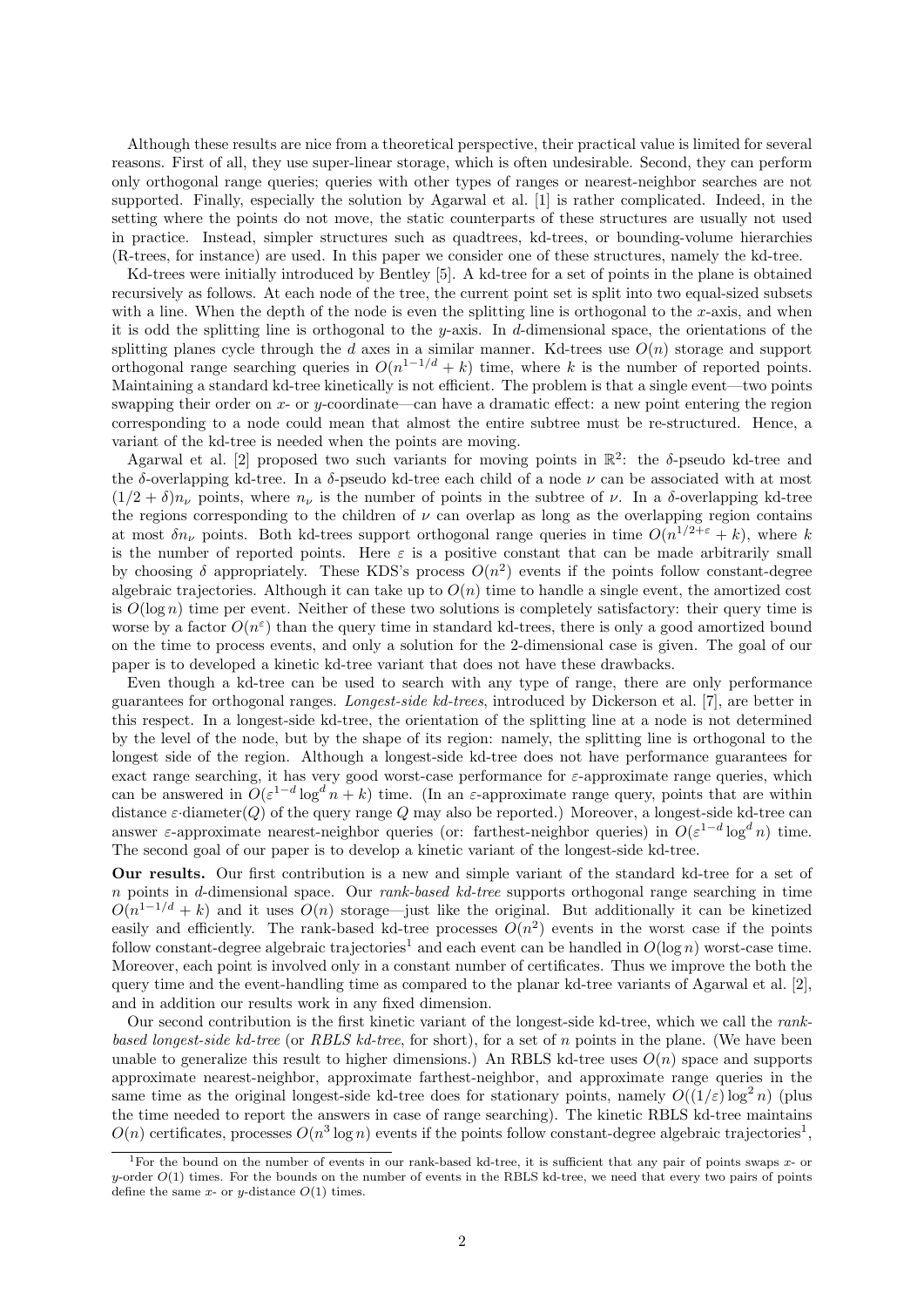each event can be handled in  $O(\log^2 n)$  time, and each point is involved in  $O(\log n)$  certificates.

# 1 Rank-based kd-trees

Let P be a set of n points in  $\mathbb{R}^d$  and let us denote the coordinate-axes with  $x_1, \ldots, x_d$ . To simplify the discussion we assume that no two points share any coordinate, that is, no two points have the same  $x_1$ coordinate, or the same  $x_2$ -coordinate, etc. (Of course coordinates will temporarily be equal when two points swap their order, but the description below refers to the time intervals in between such events.) In this section we describe a variant of a kd-tree for  $P$ , the *rank-based kd-tree*. A rank-based kd-tree preserves all main properties of a kd-tree and, additionally, it can be kinetized efficiently.

Before we describe the actual rank-based kd-tree for  $P$ , we first introduce another tree, namely the skeleton of a rank-based kd-tree, denoted by  $S(\mathcal{P})$ . Like a standard kd-tree,  $S(\mathcal{P})$  uses axis-orthogonal splitting hyperplanes to divide the set of points associated with a node. As usual, the orientation of the axis-orthogonal splitting hyperplanes is alternated between the coordinate axes, that is, we first split with a hyperplane orthogonal to the  $x_1$ -axis, then with a hyperplane orthogonal to the  $x_2$ -axis, and so on. Let  $\nu$  be a node of  $S(\mathcal{P})$ .  $h(\nu)$  is the splitting hyperplane stored at  $\nu$ , axis $(\nu)$  is the coordinate-axis to which  $h(\nu)$  is orthogonal, and  $\mathcal{P}(\nu)$  is the set of points stored in the subtree rooted at  $\nu$ . A node  $\nu$ is called an  $x_i$ -node if  $axis(\nu) = x_i$  and a node  $\omega$  is referred to as an  $x_i$ -ancestor of a node  $\nu$  if  $\omega$  is an ancestor of  $\nu$  and  $axis(\omega) = x_i$ . The first  $x_i$ -ancestor of a node  $\nu$  (that is, the  $x_i$ -ancestor closest to  $\nu$ ) is the  $x_i$ -parent( $\nu$ ) of  $\nu$ .



Figure 1: (a) The skeleton of a rank-based kd-tree and (b) the rank-based kd-tree itself. Note that points above (below) a horizontal splitting line go to the left subtree (right subtree)

A standard kd-tree chooses  $h(\nu)$  such that  $\mathcal{P}(\nu)$  is divided roughly in half. In contrast,  $\mathcal{S}(\mathcal{P})$  chooses  $h(\nu)$ based on a range of ranks associated with  $\nu$ , which can have the effect that the sizes of the children of  $\nu$  are completely unbalanced. We now explain this construction in detail. We use d arrays  $A_1, \ldots, A_d$  to store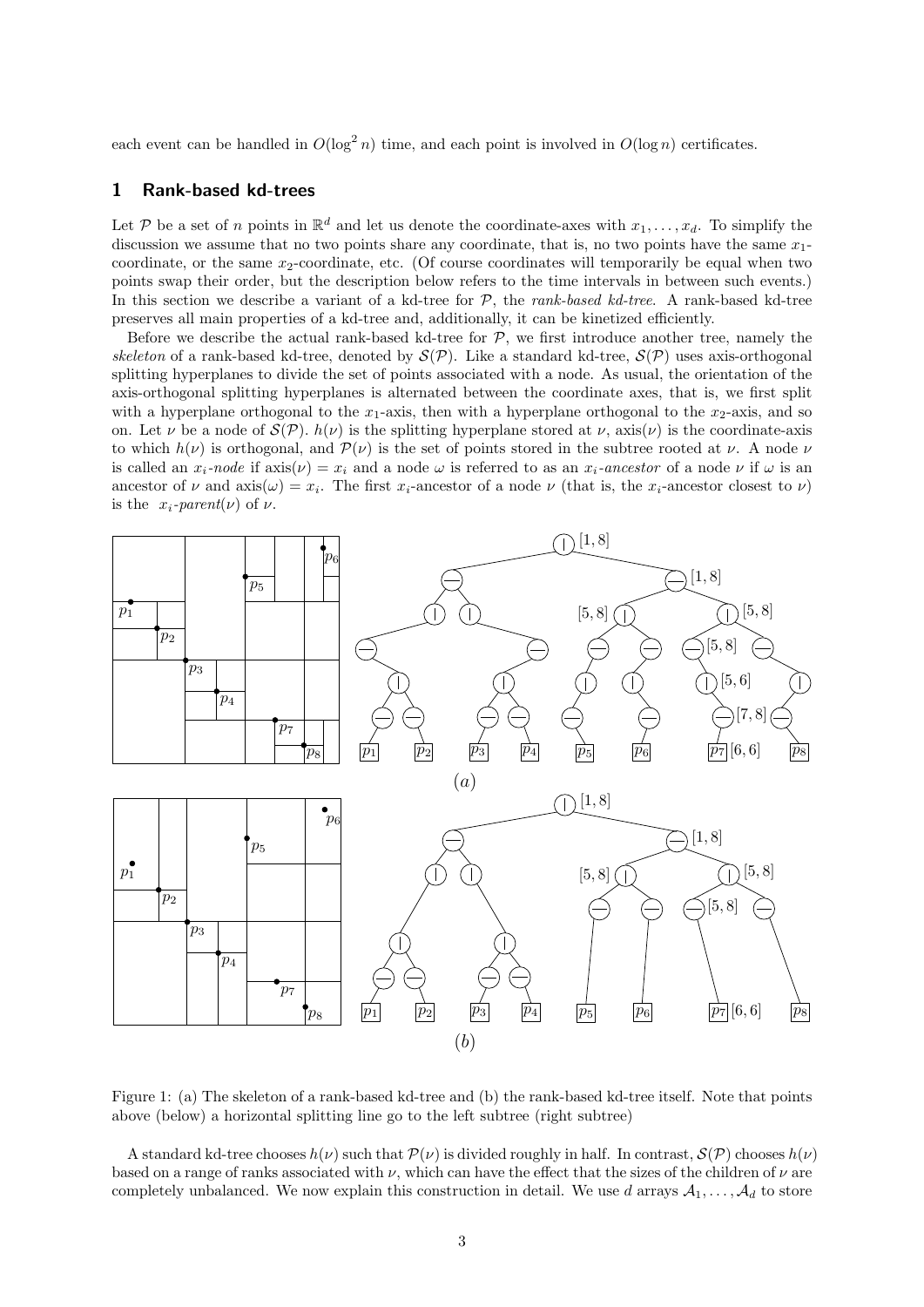the points of  $P$  in d sorted lists; the array  $A_i[1,n]$  stores the sorted list based on the  $x_i$ -coordinate. As mentioned above, we associate a range  $[r, r']$  of ranks with each node  $\nu$ , denoted by range $(\nu)$ , with  $1 \leq r \leq r' \leq n$ . Let  $\nu$  be an  $x_i$ -node. If  $x_i$ -parent $(\nu)$  does not exist, then range $(\nu)$  is equal to [1, n]. Otherwise, if  $\nu$  is contained in the left subtree of  $x_i$ -parent $(\nu)$ , then range $(\nu)$  is equal to the first half of range $(x_i$ -parent $(\nu)$ , and if  $\nu$  is contained in the right subtree of  $x_i$ -parent $(\nu)$ , then range $(\nu)$  is equal to the second half of range $(x_i$ -parent $(\nu)$ ). If range $(\nu) = [r, r']$  then  $\mathcal{P}(\nu)$  contains at most  $r' - r + 1$ points. We explicitly ignore all nodes (both internal as well as leaf nodes) that do not contain any points, they are not part of  $S(\mathcal{P})$ , independent of their range of ranks. A node  $\nu$  is a leaf of  $S(\mathcal{P})$ if range( $\nu$ ) = [j, j] for some j. Clearly a leaf contains exactly one point, but not every node that contains only one point is a leaf. (We could prune these nodes, which always have a range  $[j, k]$  with  $j < k$ , but we chose to keep them in the skeleton for ease of description.) If  $\nu$  is not a leaf and  $axis(\nu) = x_i$ then  $h(\nu)$  is defined by the point whose rank in  $\mathcal{A}_i$  is equal to the median of range $(\nu)$ . (This is similar to the approach used in the kinetic BSP of [6].) It is not hard to see that this choice of the splitting plane  $h(\nu)$  is equivalent to the following. Let region $(\nu) = [a_1 : b_1] \times \cdots \times [a_d : b_d]$  and suppose for example that  $\nu$  is an  $x_1$ -node. Then, instead of choosing  $h(\nu)$  according to the median  $x_1$ -coordinate of all points in region( $\nu$ ), we choose  $h(\nu)$  according to the median x<sub>1</sub>-coordinate of all points in the slab  $[a_1, b_1] \times [-\infty : \infty] \times \cdots \times [-\infty : \infty].$ 

We construct  $\mathcal{S}(\mathcal{P})$  incrementally by inserting the points of  $\mathcal P$  one by one. (Even though we proceed incrementally, we still use the rank of each point with respect to the whole point set, not with respect to the points inserted so far.) Let p be the point that we are currently inserting into the tree and let  $\nu$  be the last node visited by p; initially  $\nu = \text{root}(\mathcal{S}(\mathcal{P}))$ . Depending on which side of  $h(\nu)$  contains p we select the appropriate child  $\omega$  of  $\nu$  to be visited next. If  $\omega$  does not exist, then we create it and compute range( $\omega$ ) as described above. We recurse with  $\nu = \omega$  until range $(\nu) = [i, j]$  for some j. We always reach such a node after  $d \log n$  steps, because the length of range( $\nu$ ) is a half of the length of range( $x_i$ -parent( $\nu$ )) and depth $(\nu) = \text{depth}(x_i-\text{parent}(\nu)) + d$  for an  $x_i-\text{node}(\nu)$ . Figure 1(a) illustrates  $\mathcal{S}(\mathcal{P})$  for a set of eight points. Since each leaf of  $\mathcal{S}(\mathcal{P})$  contains exactly one point of  $\mathcal{P}$  and the depth of each leaf is  $d \log n$ , the size of  $\mathcal{S}(\mathcal{P})$  is  $O(n \log n)$ .

**Lemma 1** The depth of  $\mathcal{S}(\mathcal{P})$  is  $O(\log n)$  and the size of  $\mathcal{S}(\mathcal{P})$  is  $O(n \log n)$  for any fixed dimension d.  $\mathcal{S}(\mathcal{P})$  can be constructed in  $O(n \log n)$  time.

A node  $\nu \in \mathcal{S}(\mathcal{P})$  is active if and only if both its children exist, that is, both its children contain points. A node  $\nu$  is useful if it is either active, or a leaf, or its first  $d-1$  ancestors contain an active node. Otherwise a node is useless. We derive the rank-based kd-tree for  $P$  from the skeleton by pruning all useless nodes from  $\mathcal{S}(\mathcal{P})$ . The parent of a node  $\nu$  in the rank-based kd-tree is the first unpruned ancestor of  $\nu$  in  $S(\mathcal{P})$ . Roughly speaking, in the pruning phase every long path whose nodes have only one child each is shrunk to a path whose length is less than d. The rank-based kd-tree has exactly n leaves and each contains exactly one point of  $P$ . Moreover, every node  $\nu$  in the rank-based kd-tree is either active or it has an active ancestor among its first  $d-1$  ancestors. The rank-based kd-tree derived from Figure 1(a) is illustrated in Figure 1(b).

#### Lemma 2

- (i) A rank-based kd-tree on a set of n points in  $\mathbb{R}^d$  has depth  $O(\log n)$  and size  $O(n)$ .
- (ii) Let  $\nu$  be an  $x_i$ -node in a rank-based kd-tree. In the subtree rooted at a child of  $\nu$ , there are at most  $2^{d-1}$   $x_i$ -nodes  $\omega$  such that  $x_i$ -parent $(\omega) = \nu$ .
- (iii) Let  $\nu$  be an  $x_i$ -node in a rank-based kd-tree. On every path starting at  $\nu$  and ending at a descendant of v and containing at least  $2d - 1$  nodes, there is an  $x_i$ -node  $\omega$  such that  $x_i$ -parent $(\omega) = \nu$ .

#### Proof.

(i) A rank-based kd-tree is at most as deep as its skeleton  $\mathcal{S}(\mathcal{P})$ . Since the depth of  $\mathcal{S}(\mathcal{P})$  is  $O(\log n)$ by Lemma 1, the depth of a rank-based kd-tree is also  $O(\log n)$ . To prove the second claim, we charge every node that has only one child to its first active ancestor. Recall that each active node has two children. We charge at most  $2(d-1)$  nodes to each active node, because after pruning there is no path in the rank-based kd-tree whose length is at least d and in which all nodes have one child. Therefore, to bound the size of the rank-based kd-tree it is sufficient to bound the number of active nodes. Let  $\mathcal T$  be a tree containing all active nodes and all leaves of the rank-based kd-tree.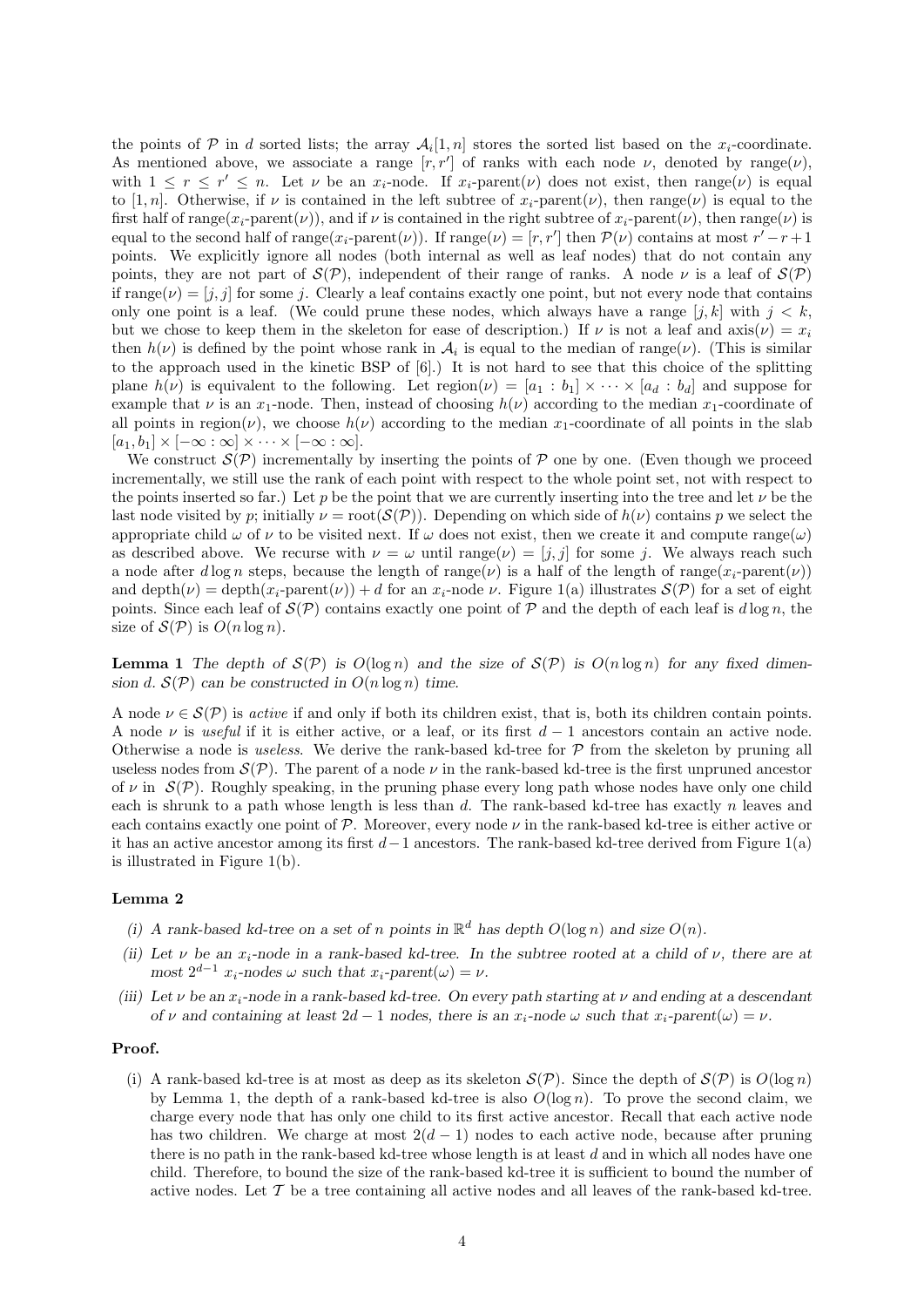

Figure 2: Illustration for the proof of Lemma 2.

A node  $\nu$  is the parent of a node  $\omega$  in T if and only if  $\nu$  is the first active ancestor of  $\omega$  in the rank-based kd-tree. Obviously,  $T$  is a binary tree with n leaves where each internal node has two children. Hence, the size of T is  $O(n)$  and consequently the size of the rank-based kd-tree is  $O(n)$ .

- (ii) To simplify notation, let  $\omega'$  denote the node in  $\mathcal{S}(\mathcal{P})$  that corresponds to a node  $\omega$  in the rankbased kd-tree. Let z be a child of  $\nu$  and and let u be the first active node in the subtree rooted at z as depicted in Fig. 2(a), that is, u is the highest active node in the subtree rooted at z. Note that the definition of active node ensures that u is unique, and note that u can be z. Now assume  $x_i$ -parent $(\omega) = \nu$  where  $\omega$  is an  $x_i$ -node in the subtree rooted at z. If  $\omega$  is not a node in the subtree rooted at u, then there is just one node  $\omega$  in the subtree rooted at z satisfying  $x_i$ -parent $(\omega) = \nu$ , since every node between z and u has only one child. This means that we are done. Otherwise, if  $\omega$  is a node in the subtree rooted at u, then  $\omega'$  must be in the subtree rooted at u' of  $\mathcal{S}(\mathcal{P})$ . Let s' be the first  $x_i$ -node on the path from u' to  $\omega'$ . Because one of any d consecutive nodes in  $\mathcal{S}(\mathcal{P})$  uses a hyperplane orthogonal to the  $x_i$ -axis as a splitting plane,  $\text{depth}(s') \leq \text{depth}(u') + d - 1$ . Since u' is active and  $\text{depth}(s') \leq \text{depth}(u') + d - 1$ , the node s' must appear as a node, s, in the rank-based kd-tree. This and the assumption that  $x_i$ -parent $(\omega) = \nu$  imply  $\omega = s$  which means depth $(\omega') \leq$  depth $(u') + d - 1$ . Hence the number of nodes  $\omega$  is at most  $2^{d-1}$ .
- (iii) Let u be the first active node on the path starting at  $\nu$  and ending at a descendant z of  $\nu$  and containing at least  $2d - 1$  nodes as depicted in Fig. 2(b). Because there is no path in the rankbased kd-tree that contains d nodes such that every node in the path has only one child, depth $(u) \leq$  $\text{depth}(\nu)+d-1$  which implies  $\text{depth}(z) \geq \text{depth}(u)+d-1$ —note that on the path from  $\nu$  to z there are 2d – 1 nodes. Let  $\omega'$  be the first  $x_i$ -node in the path starting at u' and ending at z' in  $\mathcal{S}(\mathcal{P})$ . Because one of any d consecutive nodes in  $\mathcal{S}(\mathcal{P})$  uses a hyperplane orthogonal to the  $x_i$ -axis to split points, and depth $(z') \ge \text{depth}(u') + d - 1$ , the node  $\omega'$  exists. The node  $\omega'$  must appear as a node,  $ω$ , in the kd-tree, because either  $ω' = u'$  or among the first  $d-1$  ancestor of  $ω'$  there is an active ancestor, namely u'. Putting it all together we can conclude that depth $(\omega) \leq$  depth $(\nu) + 2d - 2$ which implies the claim.

$$
\Box
$$

The region associated with a node  $\nu$ , denoted by region( $\nu$ ), is the maximal volume bounded by the splitting hyperplanes stored at the ancestors of  $\nu$ . More precisely, the region associated with the root of a rank-based kd-tree is simply the whole region, and the region corresponding to the right child of a node  $\nu$  is the maximal subregion of region( $\nu$ ) on the right side of  $h(\nu)$  and the region corresponds to the left child of  $\nu$  is the rest of region( $\nu$ ) (for an appropriate definition of left and right in d dimensions). A point p is contained in  $\mathcal{P}(\nu)$  if and only if p lies in region(v). Like a kd-tree, a rank-based kd-tree can be used to report all points inside a given orthogonal range search query—the reporting algorithm is exactly the same. At first sight, the fact that the splits in our rank-based kd-tree can be very unbalanced may seem to have a big, negative impact on the query time. Fortunately this is not the case. To prove this, we next bound the number of cells intersected by an axis-parallel plane  $h$ . As for normal kd-trees, this is immediately gives a bound on the total query time.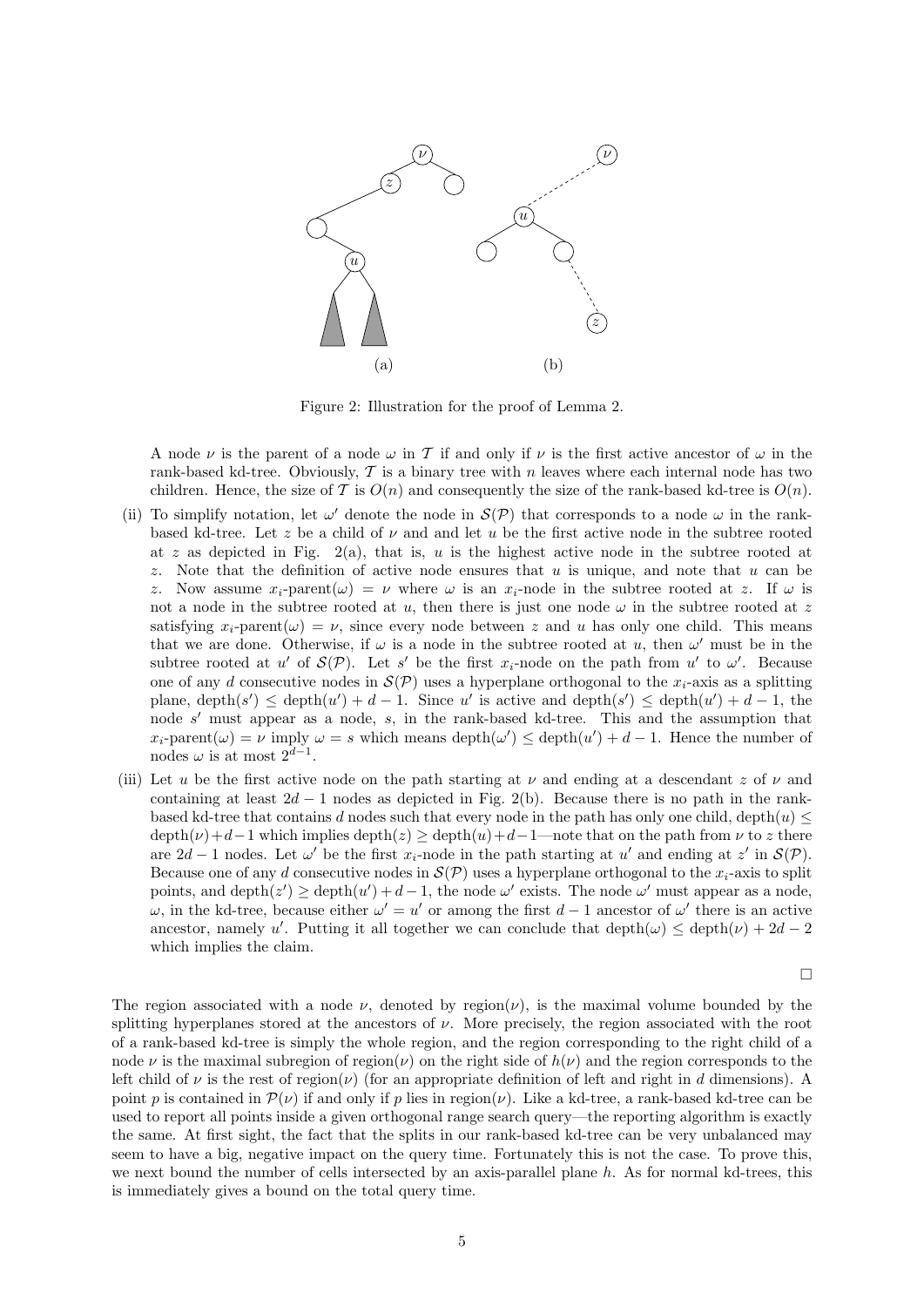**Lemma 3** Let h be a hyperplane orthogonal to the  $x_i$ -axis for some i. The number of nodes in a rank-based kd-tree whose regions are intersected by h is  $O(n^{1-1/d})$ .

**Proof.** Imagine a dummy node  $\mu$  with  $axis(\mu) = x_i$  as the parent of the root. We charge every node  $\nu$ whose region is intersected by h to  $x_i$ -parent $(\nu)$ . Thanks to  $\mu$ ,  $x_i$ -parent $(\nu)$  exists for every node of the tree and hence every node is indeed charged to an  $x_i$ -node. Lemma 2(iii) implies depth $(\nu)$  <  $depth(x_i-parent(\nu)) + 2d - 2$  which implies that at most  $2^{2d-2}$  nodes are charged to each  $x_i$ -node. Therefore it is sufficient to bound the number of  $x_i$ -nodes whose regions are intersected by h.

Let T be the tree containing all  $x_i$ -nodes in the rank-based kd-tree and let T' be the tree containing all  $x_i$ -nodes in the skeleton  $\mathcal{S}(\mathcal{P})$ . A node  $\nu$  is the parent of a node  $\omega$  in T if and only if  $x_i$ -parent $(\omega) = \nu$ in the rank-based kd-tree; the equivalent definition holds for T'. According to Lemma 2(ii), every node  $\nu$ in T has at most  $2^d$  children and each side of  $h(\nu)$  contains the regions corresponding to at most  $2^{d-1}$ children of  $\nu$ . Note that the dummy node has at most  $2^{d-1}$  children in total. Let  $\mathcal{T}^*$  be yet another tree containing all nodes in T whose regions are intersected by h. Since h is parallel to  $h(\nu)$  for every node  $\nu$  of T, it can intersect only the regions that lie to one side of  $h(\nu)$ . Hence every node of T<sup>\*</sup> has at most  $2^{d-1}$  children. The idea behind the proof is to consider a top part of  $\mathcal{T}^*$  consisting of  $n^{1-1/d}$  nodes of  $\mathcal{T}^*$ , and then argue that all subtree below this top part together contain  $n^{1-1/d}$  nodes as well. Next we make this idea precise.

Let TOP( $\mathcal{T}^*$ ) be a tree containing all nodes of  $\mathcal{T}^*$  whose depths in  $\mathcal{T}^*$  are at most  $\lfloor (1/d) \log n \rfloor$ , and let  $\nu_1,\ldots,\nu_c$  be the leaves of  $TOP(\mathcal{T}^*)$  whose depthes are exactly  $\lfloor (1/d) \log n \rfloor$ . Clearly c is at most  $(2^{d-1})^{(1/d)\log n} = n^{1-1/d}$  and hence the size of  $TOP(\mathcal{T}^*)$  is at most  $2n^{1-1/d}$ . Let  $\nu'_1, \ldots, \nu'_c$  be the nodes corresponding to  $\nu_1, \ldots, \nu_c$  in T'. Furthermore, let  $u'_1, \ldots, u'_m$  be the distinct nodes in T' at depth  $\lfloor(1/d)\log n\rfloor$  such that every  $u'_k$  has at least one node  $\nu'_j$  as descendant and every  $\nu'_j$  has a node  $u'_k$ as an ancestor—note that due to pruning the depth of  $\nu'_j$  can be larger than  $\lfloor (1/d) \log n \rfloor$ . Because the nodes  $\nu'_j$  are disjoint, we have  $\sum_1^c |\mathcal{P}(\nu'_j)| \leq \sum_1^m |\mathcal{P}(u'_k)|$ .

Let  $U_k$  be the set of splitting hyperplanes stored in the ancestors of  $u'_k$  in  $\mathcal{T}'$ . Recall that all nodes  $u'_k$ are  $x_i$ -nodes whose regions are intersected by h. Furthermore, all nodes  $u'_k$  have the same depth in  $\mathcal{T}'$ . Together this implies that  $U_k = U_l$  for all  $1 \leq k, l \leq m$  because their  $x_i$ -ranges must be the same. Let  $h_1$ be the last hyperplane in  $U_k$  on the left side of region( $u'_1$ ) and let  $h_2$  be the first hyperplane in  $U_k$  on the right side of region $(u'_1)$ . Because  $U_k = U_l$  for all  $1 \leq k, l \leq m$ , all regions  $u'_k$  are bounded by  $h_1$  and  $h_2$ . We know that  $\text{range}(u'_k)$  contains  $n/2^{(1/d)\log n} = n^{1-1/d}$  ranks, hence there are at most  $n^{1-1/d}$  points inside the region bounded by  $h_1$  and  $h_2$ . Since the nodes  $u'_k$  are disjoint and the region bounded by  $h_1$  and  $h_2$ contains  $n^{1-1/d}$  points, we have  $\sum_{1}^{m} |\mathcal{P}(u_k)| \leq n^{1-1/d}$  which implies  $\sum_{1}^{c} |\mathcal{P}(v_j)| = \sum_{1}^{c} |\mathcal{P}(v_j)| \leq n^{1-1/d}$ . Finally, let  $f(n)$  denote the number of  $x_i$ -nodes whose regions are intersected by h. We have  $f(n)$  $|\text{TOP}(\mathcal{T}^*)| + \sum_{i=1}^{c} f(|\mathcal{P}(\nu_j)|)$ . Since  $f(|\mathcal{P}(\nu_j)|) \leq |\mathcal{P}(\nu_j)|, \sum_{i=1}^{c} |\mathcal{P}(\nu_j)| \leq n^{1-1/d}$ , and  $|\text{TOP}(\mathcal{T}^*)| \leq 2n^{1-1/d}$ , we can conclude that  $f(n) = O(n^{1-1/d})$ .  $1-1/d$ ).

The following theorem summarizes our results.

**Theorem 4** A rank-based kd-tree for a set  $P$  of n points in d dimensions uses  $O(n)$  storage and can be built in  $O(n \log n)$  time. An orthogonal range search query on a rank-based kd-tree takes  $O(n^{1-1/d} + k)$ time where k is the number of reported points.

**Remark.** The time complexity based on d of a range query in a rank-based kd-tree is  $O(d^2n^{1-1/d} + k)$ while in a standard kd-tree, this is  $O(dn^{1-1/d}+k)$ . To prove the claim it suffices to show that the number of nodes in a rank-based kd-tree whose regions are intersected by a hypeplane h being orthogonal to  $x_i$ -axis is  $O(dn^{1-1/d})$ . To show this, for each leaf  $\nu$  in the rank-based kd-tree, if axis(parent $(\nu)$ )  $\neq x_i$ , we imagine a dummy node as the parent of  $\nu$  and the child of the real parent of  $\nu$  such that whose axis is  $x_i$ . We can simply show that Lemma 2 is still true and also Lemma 3 where we show that the number of  $x_i$ -node intersected by h is  $O(n^{1-1/d})$  is still true. In the proof of Lemma 3, we charge every node  $\nu$ whose region is intersected by h to  $x_i$ -parent $(\nu)$ . Let  $\omega$  be a  $x_i$  node. A node  $\nu$  is charged to  $\omega$  if and only if it belongs to the subtree rooted at  $\omega$  and ended at  $x_i$ -nodes whose  $x_i$ -parents are  $\omega$ . Since there is no path in the rank-based kd-tree whose nodes have just one child and whose length is at least d, we can simply show that the size of the subtree is at most d times the number of  $x_i$ -nodes which are the leaves of the subtree and whose regions are intersected by  $h$ . This simply implies the number of nodes whose regions are intersected by h is  $O(dn^{1-1/d} + k)$ .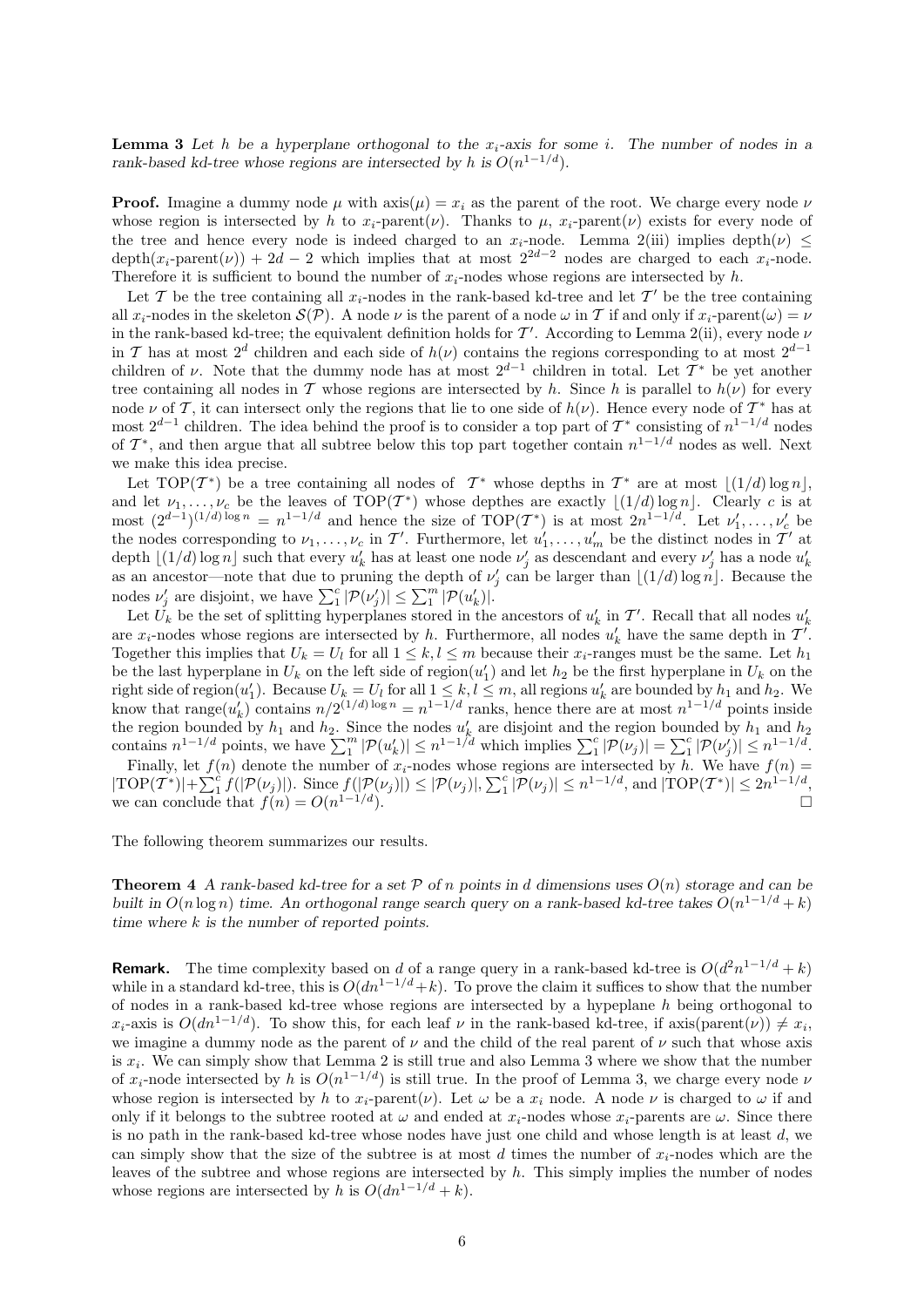

Figure 3: Deleting and inserting point p.

The KDS. We now describe how to kinetize a rank-based kd-tree for a set of continuously moving points  $P$ . The combinatorial structure of a rank-based kd-tree depends only on the ranks of the points in the arrays  $A_i$ , that is, it does not change as long as the order of the points in the arrays  $A_i$  remains the same. Hence it suffices to maintain a certificate for each pair  $p$  and  $q$  of consecutive points in every array  $A_i$ , which fails when p and q change their order. Now assume that a certificate, involving two points p and q and the  $x_i$ -axis, fails at time t. To handle the event, we simply delete p and q and re-insert them in their new order. (During the deletion and re-insertion there is no need to change the ranks of the other points.) These deletions and insertions do not change anything for the other points, because their ranks are not influenced by the swap and the deletion and re-insertion of  $p$  and  $q$ . Hence the rank-based kd-tree remains unchanged except for a small part that involves  $p$  and  $q$ . A detailed description of this "small part" can be found below.

**Deletion.** Let  $\nu$  be the first active ancestor of the leaf  $\mu$  containing  $p$ —see Figure 3(a). The leaf  $\mu$  and all nodes on the path from  $\mu$  to  $\nu$  must be deleted, since they do not contain any points anymore (they only contained p and p is now deleted). Furthermore,  $\nu$  stops being active. Let  $\omega$  be the first active descendent of  $\nu$  if it exists and otherwise let  $\omega$  be the leaf whose ancestor is  $\nu$ . There are at most d nodes on the path from  $\nu$  to  $\omega$ . Since  $\nu$  is not active anymore, any of the nodes on this path might become useless and hence have to be deleted.

**Insertion.** Let  $\nu$  be the highest node in the rank-based kd-tree such that its region contains p and the region corresponding to its only child  $\omega$  does not contain p—note that p cannot reach a leaf when we re-insert p, because the range of a leaf is  $[j, j]$  for some j and there cannot be two points in this range. Let  $\nu'$  and  $\omega'$  be the nodes in  $\mathcal{S}(P)$  corresponding to  $\nu$  and  $\omega$ . Let  $u'$  be the lowest node on the path from  $\nu'$  to  $\omega'$  whose region contains both region( $\omega'$ ) and p as illustrated in Figure 3(b)—note that we do not maintain  $\mathcal{S}(\mathcal{P})$  explicitly but with the information maintained in  $\nu$  and  $\omega$  the path between  $\nu'$ and  $\omega'$  can be constructed temporarily. Because u' will become an active node, it must be added to the rank-based kd-tree and also every node on the path from  $u'$  to  $\omega'$  must be added to the rank-based kd-tree if they are useful. From u', the point p follows a new path  $u'_1, \ldots, u'_k$  which is created during the insertion. All first  $d-1$  nodes in the list  $u'_1, \ldots, u'_k$  and the leaf  $u'_k$  must be added to the rank-based kd-tree—note that  $\text{range}(u'_k) = [j, j]$  for some j.

**Theorem 5** A kinetic rank-based kd-tree for a set  $P$  of n moving points in d dimensions uses  $O(n)$ storage and processes  $O(n^2)$  events in the worst case, assuming that the points follow constant-degree algebraic trajectories. Each event can be handled in  $O(\log n)$  time and each point is involved in  $O(1)$ certificates.

## 2 Rank-based longest-side kd-trees

Longest-side kd-trees are a variant of kd-trees that choose the orientation of the splitting hyperplane for a node  $\nu$  according to the shape of the region associated with  $\nu$ , always splitting the longest side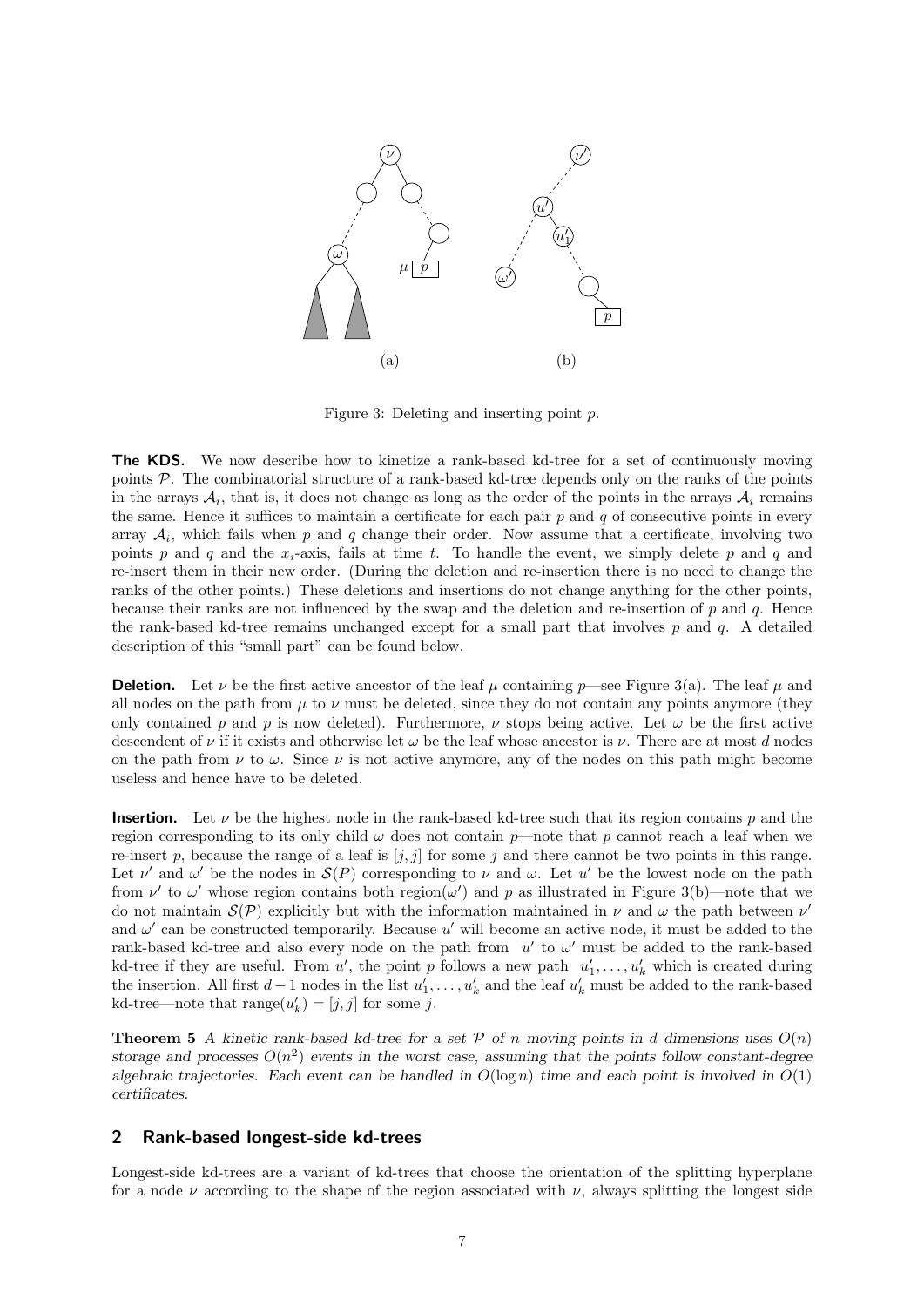first. Dickerson et al. [7] showed that a longest-side kd-tree can be used to answer the following queries quickly:

- $(1+\varepsilon)$ -nearest neighbor query: For a set P of points in  $\mathbb{R}^d$ , a query point  $q \in \mathbb{R}^d$ , and  $\varepsilon > 0$ , this query returns a point  $p \in \mathcal{P}$  such that  $d(p, q) \leq (1+\varepsilon)d(p^*, q)$ , where  $p^*$  is the true nearest neighbor to q and  $d(\cdot, \cdot)$  denotes the Euclidean distance.
- $(1-\varepsilon)$ -farthest neighbor query: For a set P of points in  $\mathbb{R}^d$ , a query point  $q \in \mathbb{R}^d$ , and  $\varepsilon > 0$ , this query returns a point  $p \in \mathcal{P}$  such that  $d(p, q) \geq (1 - \varepsilon) d(p^*, q)$ , where  $p^*$  is the true farthest neighbor to q.
- $\varepsilon$ -approximate range search query: For a set  ${\cal P}$  of points in  $\mathbb{R}^d$ , a query region  $Q$  with diameter  $D_Q$ , and  $\varepsilon > 0$ , this query returns (or counts) a set  $\mathcal{P}'$  such that  $\mathcal{P} \cap Q \subset \mathcal{P}' \subset \mathcal{P}$  and for every point  $p \in \mathcal{P}'$ ,  $d(p, Q) \leq \varepsilon D_Q$ .

The main property of a longest-side kd-tree—which is used to bound the query time—is that the number of disjoint regions associated with its nodes and intersecting at least two opposite sides of a hypercube  $\mathcal C$ is bounded by  $O(\log^{d-1} n)$ . It seems difficult to directly kinetize a longest-side kd-tree. Hence, using similar ideas as in the previous section, we introduce a simple variation of 2-dimensional longest-side kd-trees, so called ranked-based longest-side kd-trees (RBLS kd-trees, for short). An RBLS kd-tree does not only preserve all main properties of a longest-side kd-tree but it can be kinetized easily and efficiently. As in the previous section we first describe another tree, namely the skeleton of an RBLS kd-tree denoted by  $S(\mathcal{P})$ . We then show how to extract an RBLS kd-tree from the skeleton  $S(\mathcal{P})$  by pruning.

We recursively construct  $\mathcal{S}(\mathcal{P})$  as follows. We again use two arrays  $\mathcal{A}_1$  and  $\mathcal{A}_2$  to store the points of  $\mathcal P$ in two sorted lists; the array  $A_i[1,n]$  stores the sorted list based on the  $x_i$ -coordinate. Let the points in P be inside a box, which is the region associated with the root, and let  $\nu$  be a node whose subtree must be constructed; initially  $\nu = \text{root}(\mathcal{S}(\mathcal{P}))$ . If  $\mathcal{P}(\nu)$  contains only one point, then the subtree is just a single leaf, i.e.  $\nu$  is a leaf of  $S(\mathcal{P})$ . (Note that this is slightly different from the previous section.) If  $\mathcal{P}(\nu)$  contains more than one point, then we have to determine the proper splitting line. Let the longest side of region( $\nu$ ) be parallel to the  $x_i$ -axis. We set axis( $\nu$ ) to be  $x_i$ . If  $x_i$ -parent( $\nu$ ) does not exist, then we set  $range(\nu) = [1, n]$ . Otherwise, if  $\nu$  is contained in the left subtree of  $x_i$ -parent $(\nu)$ , then range $(\nu)$  is equal to the first half of range $(x_i$ -parent $(\nu)$ , and if  $\nu$  is contained in the right subtree of  $x_i$ -parent $(\nu)$ , then range( $\nu$ ) is equal to the second half of range( $x_i$ -parent( $\nu$ )). The splitting line of  $\nu$ , denoted by  $l(\nu)$ , is orthogonal to  $axis(\nu)$  and specified by the point whose rank in  $\mathcal{A}_i$  is the median of range $(\nu)$ . If there is a point of  $\mathcal{P}(\nu)$  on the left side of  $l(\nu)$  (on the right side of  $l(\nu)$  or on  $l(\nu)$ ), a node is created as the left child (the right child) of  $\nu$ . The points of  $\mathcal{P}(\nu)$  which are on the left side of  $l(\nu)$  are associated with the left child of  $\nu$ , the remainder is associated with the right child of  $\nu$ . The region of the right child is the maximal subregion of region( $\nu$ ) on the right side of  $l(\nu)$  and the region of the left child is the rest of region $(\nu)$ .

**Lemma 6** The depth of  $\mathcal{S}(\mathcal{P})$  is  $O(\log n)$ , the size of  $\mathcal{S}(\mathcal{P})$  is  $O(n \log n)$ , and  $\mathcal{S}(\mathcal{P})$  can be constructed in  $O(n \log n)$  time.

**Proof.** Assume for contradiction that the depth of a leaf  $\nu$  is at least  $2 \log n + 1$ . Now consider the path from the root to  $\nu$ . Because there are only two distinct axes, there are at least  $\log n + 1$  nodes on this path whose axes are the same, for example  $x_i$ . Let  $\nu_1, \ldots, \nu_k$  be these nodes. Since  $|\text{range}(\nu_{j+1})| \leq$  $\lceil (1/2) \rceil \text{range}(\nu_i) \rceil$   $(j = 1, \ldots, k - 1)$  and  $k > \log n$ ,  $\nu_k$  must be empty, which is a contradiction. Hence the depth of  $\mathcal{S}(\mathcal{P})$  is  $O(\log n)$ .

Since each leaf contains exactly one point and the depth of  $S(\mathcal{P})$  is  $O(\log n)$ , the size of  $S(\mathcal{P})$  is  $O(n \log n)$ . Furthermore it is easy to see that it takes  $O(|\mathcal{P}(\nu)|)$  time to split the points at a node  $\nu$ . Hence we spend  $O(n)$  time at each level of  $S(\mathcal{P})$  during construction, for a total construction time of  $O(n \log n)$ .

The following lemma shows that RBLS kd-trees preserve the main property of longest-side kd-trees, which is used to bound the query time.

**Lemma 7** Let C be any square, and let N be any set of nodes whose regions are pairwise disjoint and such that these regions all intersect two opposite sides of C. Then  $|N| = O(\log n)$ .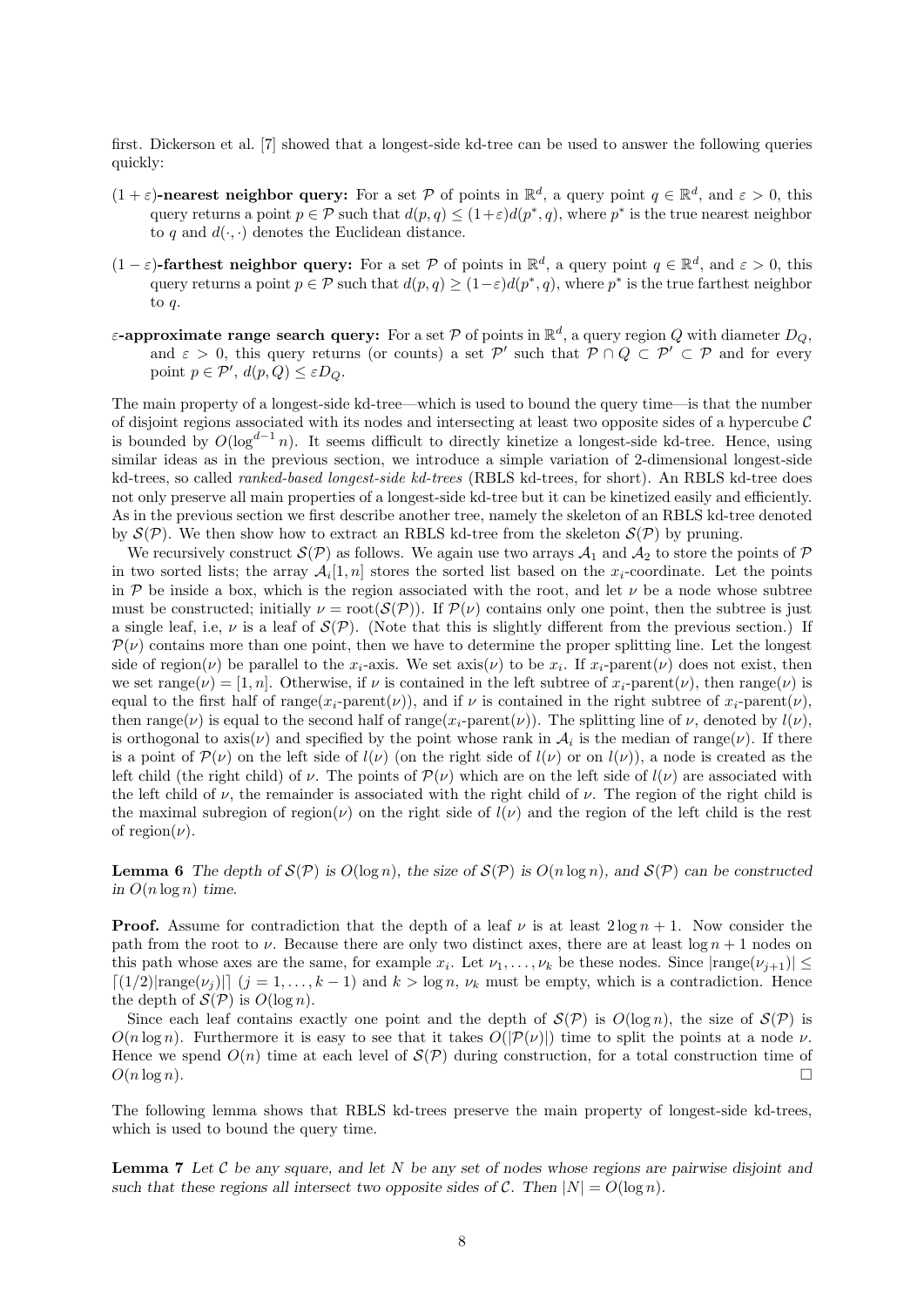**Proof.** Dickerson et al. [7] showed that a longest-side kd-tree on a set of points in  $\mathbb{R}^2$  has this property. Their proof uses only two properties of a longest side kd-tree:  $(i)$  the depth of a longest-side kd-tree is  $O(\log n)$  and (ii) the longest side of a region is split first. Since an RBLS kd-tree has these two properties, their proof simply applies.  $\Box$ 

As in the previous section, we obtain our structure by pruning useless nodes from  $\mathcal{S}(\mathcal{P})$ . It will be convenient to alter the definition of useful nodes slightly, as follows. A node  $\nu$  is useful if  $\nu$  is a leaf, or an active node, or  $l(\nu)$  defines one of the sides of the boundary of region( $\omega$ ) where  $\omega$  is an active descendant of  $\nu$ . Otherwise  $\nu$  is useless. An RBLS kd-tree is obtained from  $\mathcal{S}(\mathcal{P})$  by pruning useless nodes. The parent of a node  $\nu$  in the RBLS kd-tree is the first unpruned ancestor of  $\nu$  in  $\mathcal{S}(\mathcal{P})$ . The following lemma shows that an RBLS kd-tree has linear size and that it preserves the main property of a longest-side kd-tree.

# Theorem 8

- (i) An RBLS longest-side kd-tree on a set of n points in  $\mathbb{R}^2$  has depth  $O(\log n)$  and size  $O(n)$ .
- (ii) The number of nodes in an RBLS longest-side kd-tree whose regions are disjoint and that intersect at least two opposite sides of a square  $\mathcal C$  is  $O(\log n)$ .

# Proof.

- (i) An RBLS kd-tree is at most as deep as its skeleton  $\mathcal{S}(\mathcal{P})$ . Since the depth of  $\mathcal{S}(\mathcal{P})$  is  $O(\log n)$  by Lemma 6, the depth of an RBLS kd-tree is also at most  $O(\log n)$ . To prove the second claim, we first show that there is no path containing five nodes such that every node on the path has only one child. Assume for contradiction that there is such a path from  $\nu$  to one of its descendants  $\omega$ . Because there are only two distinct axes, there must be three nodes  $u_1, u_2$ , and  $u_3$  on this path using the same axis. Clearly at most two of  $l(u_1), l(u_2),$  and  $l(u_3)$  can define one of the sides of the boundary of any region associated with a descendant of  $\omega$ . Therefore, at least one of  $u_1, u_2$ , and  $u_3$  must be useless, which is a contradiction. We now charge every node that has only one child to its first active ancestor. Because there is no path containing five nodes such that every node on the path has only one child, we charge at most eight nodes to each active node. Since the number of active nodes is linear, the size of an RBLS longest-side kd-tree is  $O(n)$ .
- (ii) Let L be a set of nodes in an RBLS kd-tree whose regions are disjoint and that intersect at least two opposite sides of a square C. We define a set L' of nodes as follows. Consider a node  $\nu \in L$ . If  $\nu$  is active then we add  $\nu$  to L'. If  $\nu$  is not active, then we consider the first active ancestor u of  $\nu$ . We add the child w of u to L' that is on the path from u to  $\nu$  (note that w could be  $\nu$ ). The regions in L' are disjoint and we have  $|L| = |L'|$ . Since the region associated with a node is a subregion of the region associated with its ancestor, the regions associated with the nodes in  $L'$  intersect at least two opposite sides of C. Let  $\nu'$  be the corresponding node to  $\nu$  in  $S(\mathcal{P})$ . The definition of a useful node implies  $\text{region}(\nu) = \text{region}(\nu')$  for every active node  $\nu$ —note that this may be false for other nodes. Thus, if  $\nu \in L'$  is active, then  $\text{region}(\nu) = \text{region}(\nu')$  and if  $\nu$  is a child of an active node  $\omega$ , then region( $\nu$ ) = region( $u'$ ) where  $u'$  is the child of  $\omega'$  that is on the path from  $\omega'$  to  $\nu'$ . Thus, for every node  $\nu$  in L', there is a node  $\omega'$  in  $\mathcal{S}(\mathcal{P})$  such that region $(\nu)$  = region $(\omega')$ . This observation together with Lemma 7 shows that  $|L'| = O(\log n)$  which implies  $|L| = O(\log n)$ .

$$
\Box
$$

Using an RBLS kd-tree, similar algorithms to the algorithms of Dickerson et al. [7] can be used to answer  $(1 + \varepsilon)$ -nearest neighbor,  $(1 - \varepsilon)$ -farthest neighbor and  $\varepsilon$ -approximate range search queries.

**Theorem 9** An RBLS kd-tree for a set of n points in the plane supports  $(1 + \varepsilon)$ -nearest or  $(1 - \varepsilon)$ farthest neighbor queries in  $O((1/\varepsilon)\log^2 n)$  time. Moreover, for any constant-complexity convex region and any constant-complexity non-convex region a counting (or reporting)  $\varepsilon$ -approximate range search query can be performed in time  $O((1/\varepsilon) \log^2 n)$  and  $O((1/\varepsilon^2) \log^2 n)$ , respectively (plus the output size in the reporting case).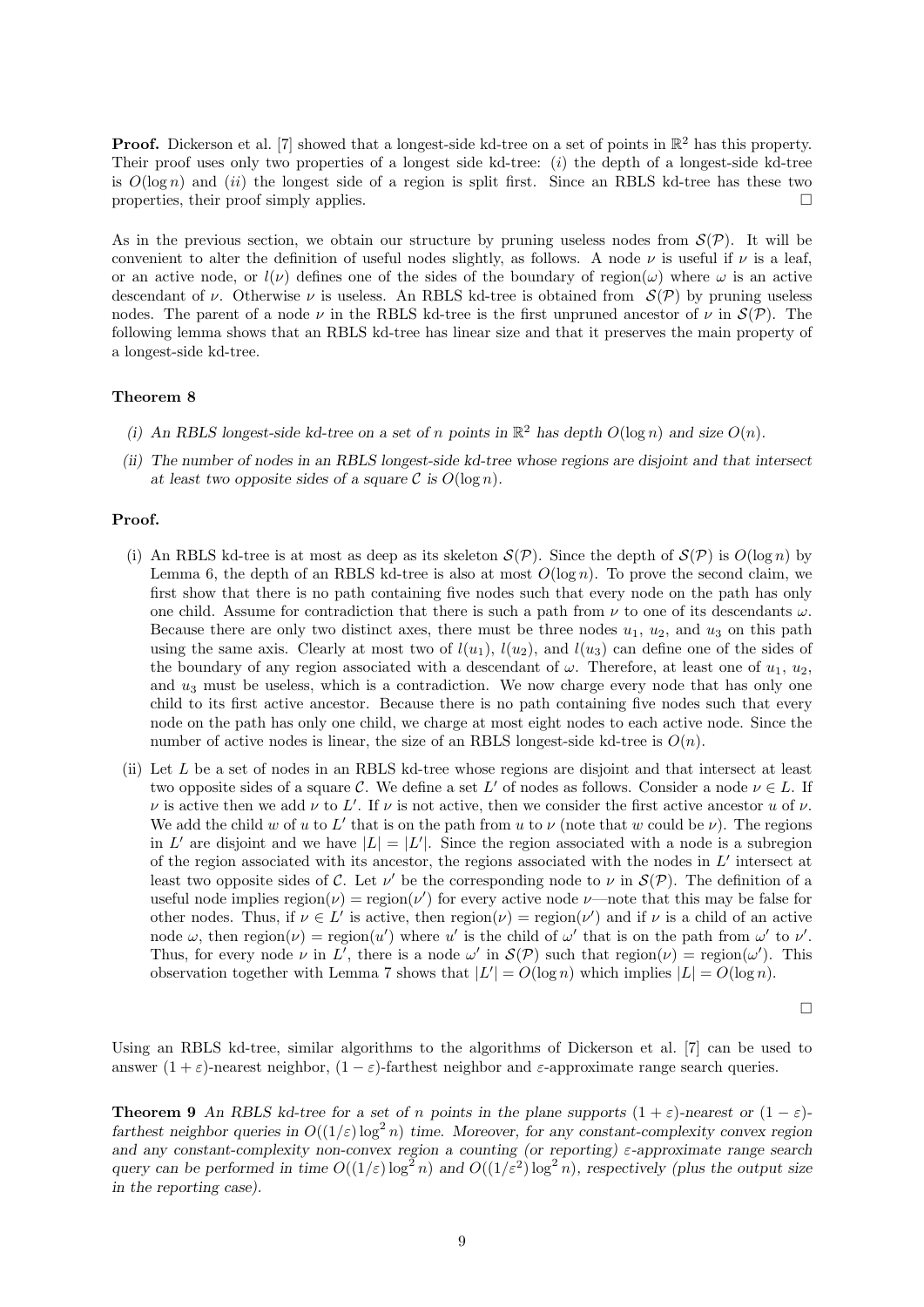

Figure 4: The status of the RBLS kd-tree before handling a longest-side event and after handling the event.

**The KDS.** We now describe how to kinetize a RBLS kd-tree for a set of continuously moving points  $\mathcal{P}$ . Clearly the combinatorial structure of an RBLS kd-tree changes only when one of the following two events occurs.

Ordering event: Two points change their ordering on one of the coordinate-axes.

Longest-side event: A side of a region starts to be the longest side of that region.

We first describe how to detect these events, then we explain how to handle them. Ordering events can be easily detected. We maintain a certificate for each pair  $p$  and  $q$  of consecutive points in the two arrays  $\mathcal{A}_1$  and  $\mathcal{A}_2$ , which fails when p and q change their order.

Longest-side events are a bit tricky to detect efficiently. An easy way would be to maintain a certificate  $s_1(\nu) < s_2(\nu)$  (or  $s_2(\nu) < s_1(\nu)$ ) for each node  $\nu$  in  $\mathcal{S}(\mathcal{P})$  where  $s_i(\nu)$  denotes the length of the  $x_i$ -side of region( $\nu$ ). Let  $x_i(p)$  denote the  $x_i$ -coordinate of p. We have  $s_i(\nu) = x_i(p) - x_i(q)$  where p and q are two points specifying two splitting lines in the  $x_i$ -ancestors of  $\nu$  in  $S(\mathcal{P})$ . More precisely, the splitting lines defined by  $p$  and  $q$  are associated with the first left ancestor and the first right ancestor of  $\nu$  in  $\mathcal{S}(\mathcal{P})$ , that is, the first nodes u and w such that  $\nu$  is a left child of u and a right child of w. The problem with this approach lies in the fact that  $x_i(p) - x_i(q)$  can be the side length of a linear number of regions and hence our KDS would not be local. It would also not be responsive, because if two points change their ordering we might have to update a linear number of longest-side certificates.

We avoid these problems by not maintaining a separate longest-side certificate for every region of the RBLS kd-tree. Instead, we identify all pairs of points that can define either the vertical or the horizontal side length of a region. We add all these pairs to one single list, the so-called *side-length list* which is sorted on the length of the sides. A longest-side event can happen only when two adjacent elements in the side-length list define the same length. (More precisely, they also have to define both a vertical and a horizontal side—nothing happens if two vertical sides have the same length. In fact, even when a vertical side and a horizontal side get the same length, it is possible that nothing happens, because they need not be sides of the same region.) So we have to maintain a certificate for each pair of consecutive elements in the side-length list. It remains to explain which sides precisely appear in the side-length list. To determine this, we construct two one-dimensional rank-based kd-trees  $\mathcal{T}_i$  on the  $x_i$ -coordinates of the points in  $\mathcal{P}$ . Since all splitting lines for the nodes of  $\mathcal{T}_i$  are orthogonal to the  $x_i$ -axis,  $\mathcal{T}_i$  is in fact a balanced binary search tree. Let  $\nu$  be a node in  $\mathcal{T}_i$  and let  $\nu_r$  and  $\nu_\ell$  be the first right and the first left ancestors of  $\nu$  in  $\mathcal{T}_i$ . If p and q are the two points used in  $\nu_r$  and  $\nu_\ell$  as splitting points, then  $x_i(p) - x_i(q)$ appears in the side-length list. Since the number of nodes in  $\mathcal{T}_i$  is  $O(n)$  and a node can be either the first left ancestor or the first right ancestor of at most  $O(\log n)$  nodes, the number of elements in the side-length list is  $O(n)$  and each point is involved in  $O(\log n)$  elements of the side-length list. Moreover, all sides of all regions in  $\mathcal{S}(\mathcal{P})$  exist in the side-length list.

**Ordering event.** When handling an ordering event that involves two points p and q and the  $x_i$ -axis, we have to update  $A_i$ , the side-length list and the RBLS kd-tree. We update the array  $A_i$  by swapping p and q and updating the at most three certificates in which  $p$  and  $q$  are involved. We update the side-length list by replacing  $p$  by  $q$  and vice versa and computing the failure times of all certificates affected by these replacements. To quickly find in which elements of the side-length list a point  $p$  is involved we maintain for each rank  $i$  a list of elements of the side-length list in which rank  $i$  is involved. Since the number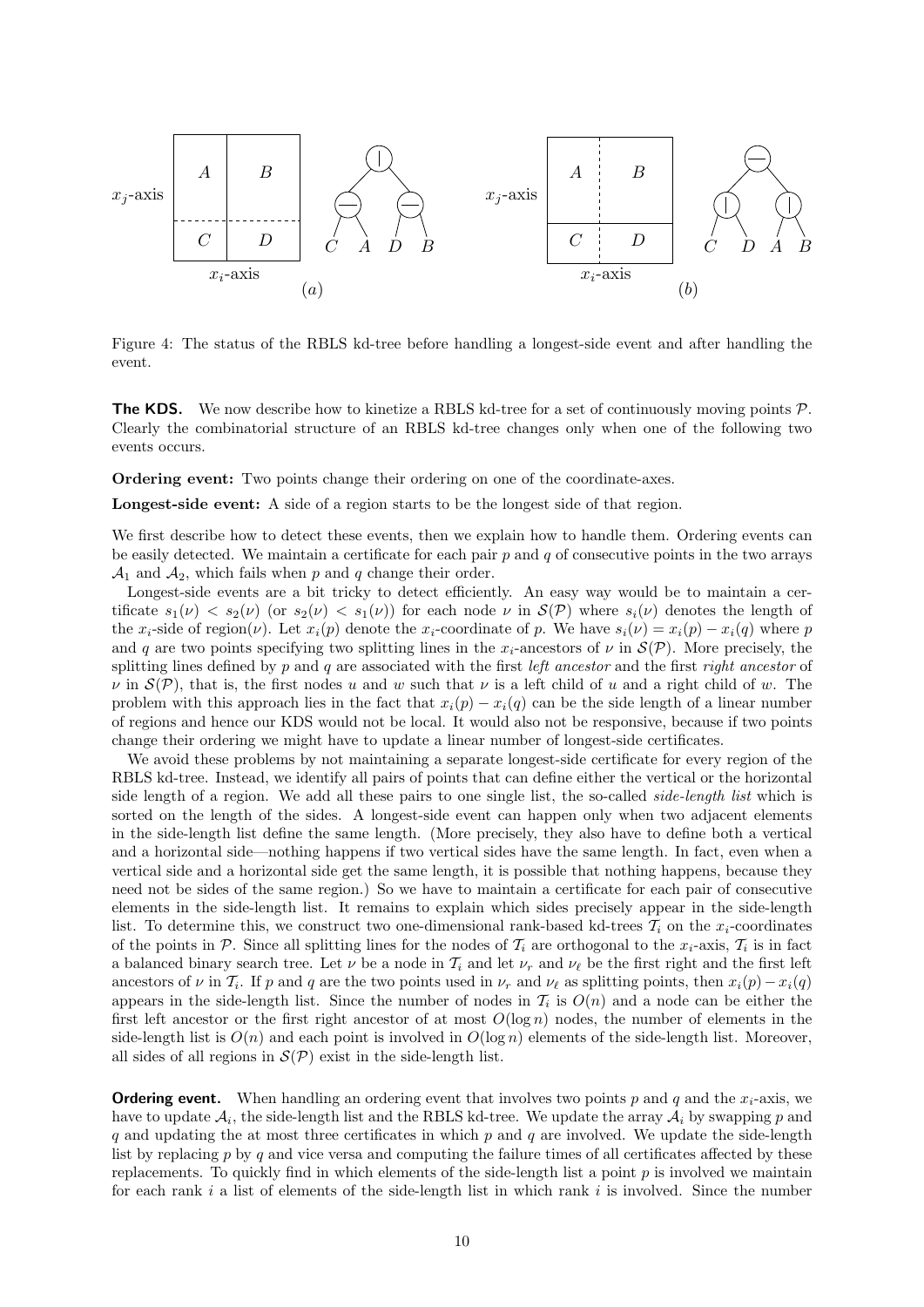of elements in the side-length list is  $O(n)$  and two ranks are involved in each element, this additional information uses  $O(n)$  space. Since each rank is involved in  $O(\log n)$  elements of the side-length list, updating the side-length list takes  $O(\log n)$  time and inserting the failures times of the new certificates into the event queue takes  $O(\log^2 n)$ . To update the RBLS kd-tree, we first delete p and q from the RBLS kd-tree and then we re-insert them in their new order.

**Deletion.** Let  $\nu$  be the lowest active node whose region contains p. The leaf containing p is a child of ν. This leaf must be removed. Let ω be the first active ancestor of ν. All nodes on the path from ω to  $\nu$  must be checked whether they are useless. If so, they must be removed from the RBLS kd-tree.

**Insertion.** Let  $\nu$  be the highest node in the RBLS kd-tree whose region contains p and such that the region corresponding to its only child  $\omega$  does not contain p. Let  $\nu'$  and  $\omega'$  be the nodes in  $\mathcal{S}(P)$ corresponding to  $\nu$  and  $\omega$ . Let u' be the lowest node on the path from  $\nu'$  to  $\omega'$  whose region contains both region( $\omega'$ ) and p as illustrated in Figure 3(b)— note that we do not explicitly maintain  $\mathcal{S}(\mathcal{P})$  but the path between  $\nu'$  and  $\omega'$  can be constructed temporarily in  $O(\log n)$  time. Because u' will become active, it must be added as a node, u, to the RBLS kd-tree and also every node on the path from  $\nu'$  to  $u'$ must be added to the RBLS kd-tree if they are useful. The point  $p$  is maintained in a leaf whose parent is u.

**Longest-side event.** When handling a longest-side event that occurs at time  $t$  we first update the sidelength list and the certificates involved in the event. Then we update the RBLS kd-tree as follows. Let  $p, q, p'$ , and q' be the points involved in the event, more precisely, let  $x_i(p(t)) - x_i(q(t)) = x_j(p'(t))$  $x_j(q'(t))$ . If  $i = j$ , then there is nothing to do, because the certificate failure can not correspond to a real longest-side event. Otherwise, we need to determine which, if any, of the regions of  $\mathcal{S}(\mathcal{P})$  corresponds to the event. Because two sides of the region are given, we can follow a path from the root to some node while temporally constructing each node from  $\mathcal{S}(\mathcal{P})$  on the path which does not appear in the RBLS kd-tree. If there is no region with the two given sides, then we delete the temporary nodes and stop handling the event.

Otherwise there is exactly one region in  $\mathcal{S}(\mathcal{P})$  that is specified by the two sides that triggered the event. (Note that this is only true in two dimensions, in higher dimensions the boundary of many regions can be defined by two sides—this is the only problem when attempting to extend these results to higher dimensions.) Let  $\nu$  be the node that is associated with the event region. We add the two children  $\nu_r$  and  $\nu_{\ell}$  of  $\nu$  in  $\mathcal{S}(\mathcal{P})$  to the RBLS kd-tree provided that they do not already exist in the RBLS kd-tree. Let the  $x_i$ -side of region( $\nu$ ) be bigger than the  $x_i$ -side of region( $\nu$ ) at the point in time just before t, denoted by  $t^-$ . At time  $t^-$ ,  $l(\nu)$  must be orthogonal to the  $x_i$ -axis and  $l(\nu_\ell)$  and  $l(\nu_r)$  must be orthogonal to the  $x_i$ -axis as illustrated in Figure 4(a)—note that region(v) is a square at time t. Moreover,  $l(\nu_f) = l(\nu_r)$ , because the median of all points between the two  $x_i$ -sides of region( $\nu$ ) is chosen to specify  $l(\nu_\ell)$  and  $l(\nu_r)$ . Let A, B, C, and D be the four regions defined by  $l(\nu)$ ,  $l(\nu_f)$  and  $l(\nu_r)$  as illustrated in Figure 4(a). We now split region( $\nu$ ) with a line that is orthogonal to the  $x_i$ -axis and region( $\nu_r$ ) and region( $\nu_\ell$ ) with a line that is orthogonal to the x<sub>i</sub>-axis. Clearly  $l(\nu)$  at time t is equal to  $l(\nu_{\ell})$  and  $l(\nu_r)$  at time t<sup>-</sup> and  $l(\nu_\ell)$  and  $l(\nu_r)$  at time t are equal to  $l(\nu)$  at time t<sup>-</sup>. The four subregion A, B, C, and D do not change and we only have to put them in the correct positions in the RBLS kd-tree as illustrated in Figure 4(b). Finally every node on the path from the root to  $\nu$  as well as  $\nu_r$  and  $\nu_\ell$  must be checked whether they are useless. If so, they must be removed from the RBLS kd-tree.

The number of events. Assume that the points in  $P$  follow constant-degree algebraic trajectories. Clearly the number of ordering events is  $O(n^2)$ . To count the number of longest-side events, we charge a longest-side event in which two sides  $s_1$  and  $s_2$  are involved to the side (either  $s_1$  or  $s_2$ ) that appeared in the side-length list later. At any point in time there are  $O(n)$  elements in the side-length list and elements are only added or deleted whenever a ordering event occurs. During each ordering event,  $O(\log n)$  elements can be added to the side-length list. All longest-side events that involve one of these "new" elements and one of the "old" elements are charged to one of the new elements, hence a total of  $O(n \log n)$  events is charged to the new elements that are created during one ordering event. Since there are  $O(n^2)$  ordering events, the number of longest-side events is  $O(n^3 \log n)$ . (This bound subsumes events that involve two new elements or two of the initial elements of the side-length list.)